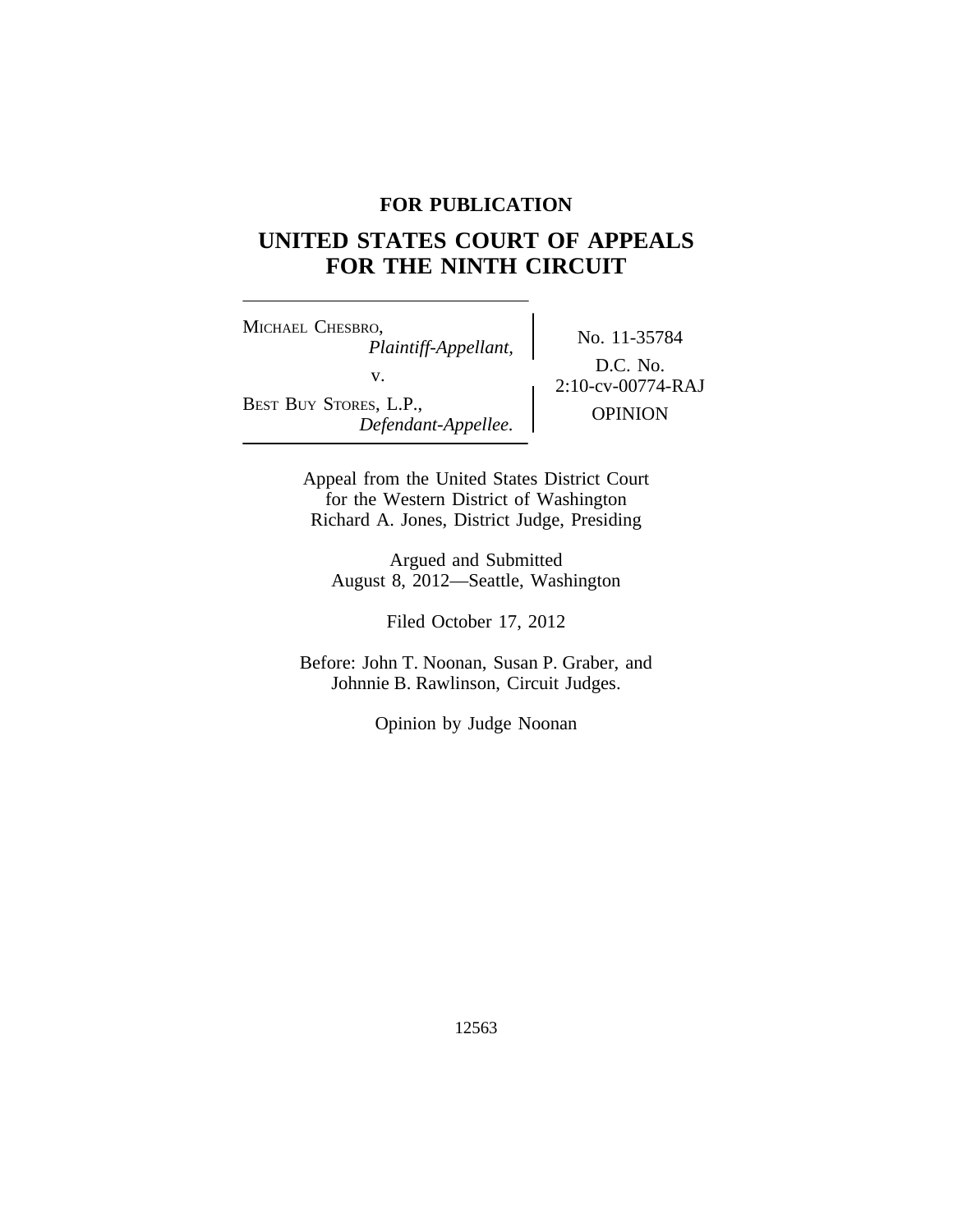## **COUNSEL**

Gunning, Seattle, Washington, for the plaintiff-appellant.

Anne M. Lockner, Minneapolis, Minnesota, for the defendant-appellee.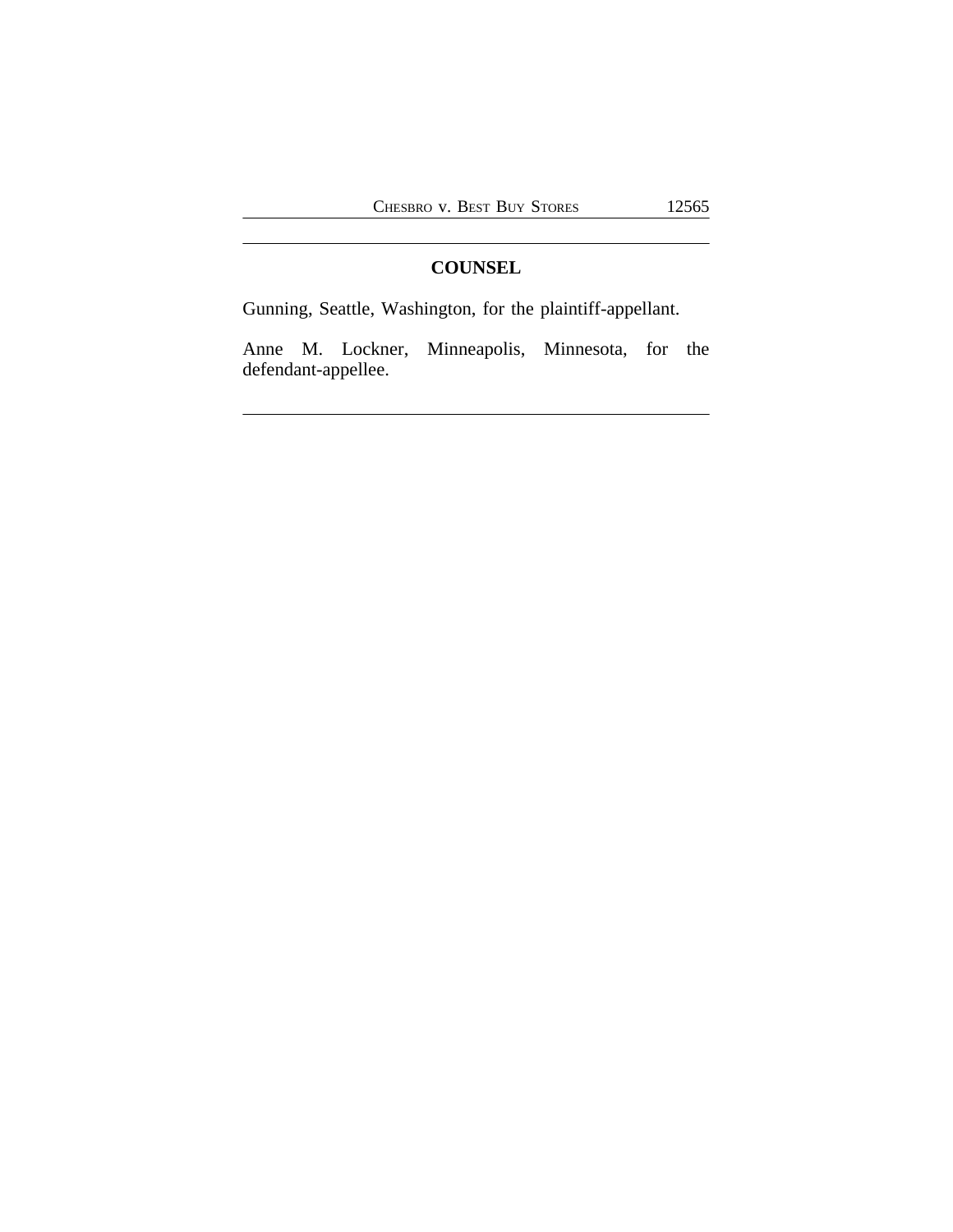#### **OPINION**

#### NOONAN, Circuit Judge:

Michael Chesbro, on behalf of himself and a class of similarly situated plaintiffs, argues that a series of automated telephone calls placed to his home by Best Buy violated the Telephone Consumer Protection Act of 1991 ("TCPA"), 47 U.S.C. § 227, and the Washington Automatic Dialing and Announcing Device Act ("WADAD"), Wash. Rev. Code § 80.36.400. The district court granted summary judgment in Best Buy's favor. We reverse and remand for further proceedings.

#### *Factual and Procedural History*

Plaintiff Michael Chesbro purchased a computer from Best Buy in 2008. At the time of the purchase, he signed up for a no-interest payment plan to finance the cost of the computer. He filled out paperwork and provided his contact information, including his telephone number. The parties dispute whether, at the time of purchase and when opting for the credit plan, Chesbro enrolled in Best Buy's Reward Zone Program ("RZP"). Best Buy claims that it obtained his signature; Chesbro maintains that, if so, he did not know that he was being enrolled in the RZP or know what the RZP was.

The RZP allows customers to earn points toward certificates — coupons with a \$5 value for every \$250 spent — that can be applied toward future purchases at Best Buy. *See* Bl. 13. Best Buy contends that, as an RZP member, Chesbro consented to the terms of the RZP Privacy Policy, which authorizes Best Buy to contact program members with programrelated communications. Best Buy states that, though RZP members may opt out of receiving marketing communications regarding the program, Best Buy may still contact members with program-related communications, such as membership information.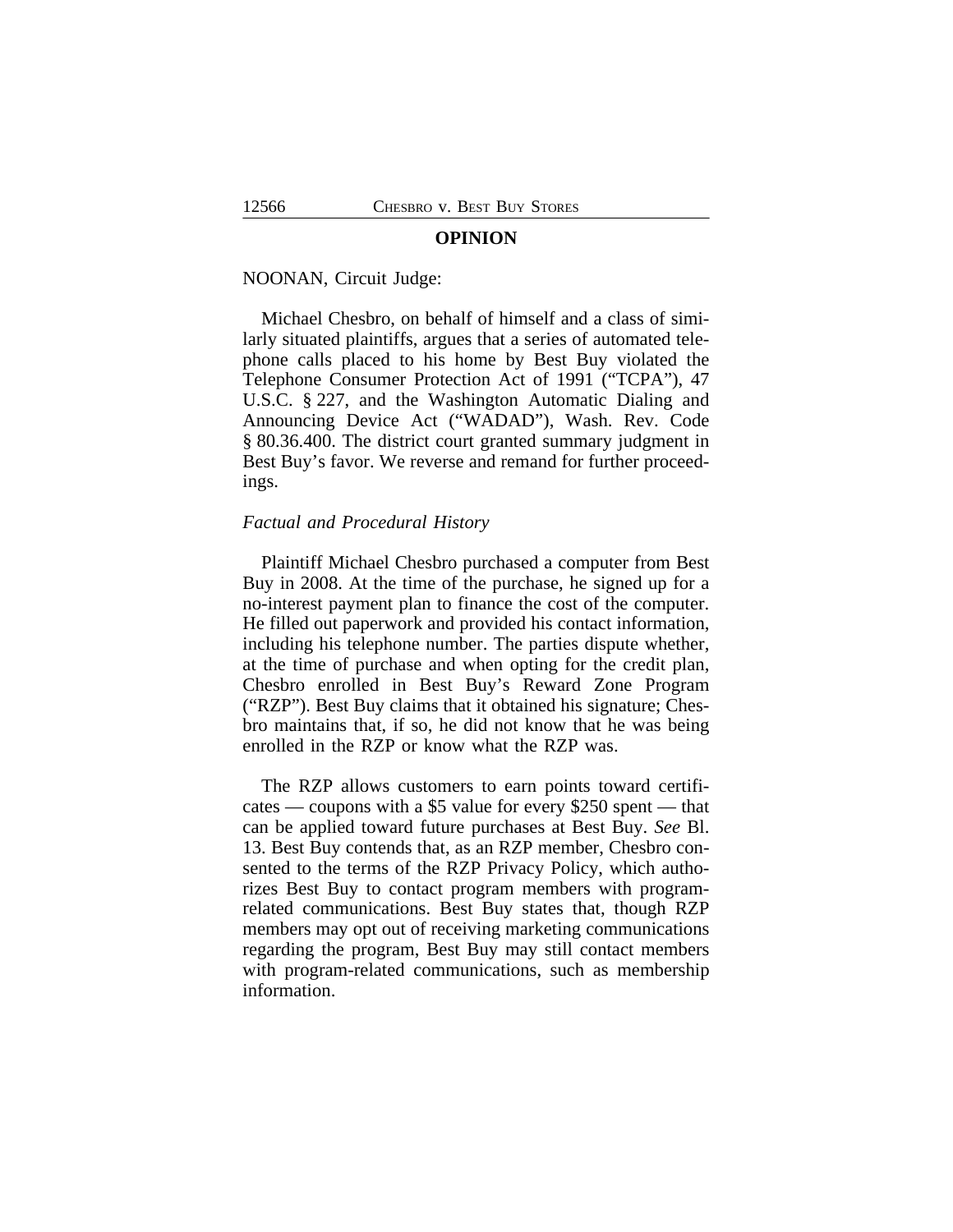Chesbro received many automated "robot" calls from Best Buy following his July 2008 computer purchase. He estimates that he received "more than five, less than a dozen" calls from Best Buy during this period; he could identify the caller from the caller identification feature on his phone. During the period at issue, Chesbro maintains that he was registered on the national "Do Not Call" ("DNC") list.

On November 12, 2008, Chesbro complained to the Washington Attorney General's Office ("AGO") regarding a call that he received on November 11. Best Buy concedes that it made this November 11 automated call but argues that the call was a courtesy message alerting Chesbro to the looming expiration of his RZP certificates. The undisputed script of the call is as follows:

Hello, this is Andrea from Best Buy Reward Zone calling for (Recipient's first and last name) to remind you that your Reward Certificates are about to expire. (Certificate amount) dollars in Reward Certificates were mailed to you on (Mail date) and they will expire if not used by (Expiration Date). If you do not have your reward certificates, you can re-print them online at myrewardzone.com. Thank you for shopping at Best Buy.

Chesbro maintains that, before filing his AGO complaint, he communicated his desire to opt out by following the prompts on the automated touch-tone dialing system. Chesbro also called the Best Buy store and asked to be put on Best Buy's internal DNC list. The customer service representatives with whom he spoke stated that they did not know what phone calls he was talking about. Chesbro specifically asked for all marketing calls to cease. In response to the complaint filed with the AGO, Best Buy agreed to place Chesbro on its DNC list.

Seven months later, in June 2009, Chesbro received another automated phone call from Best Buy with script as follows: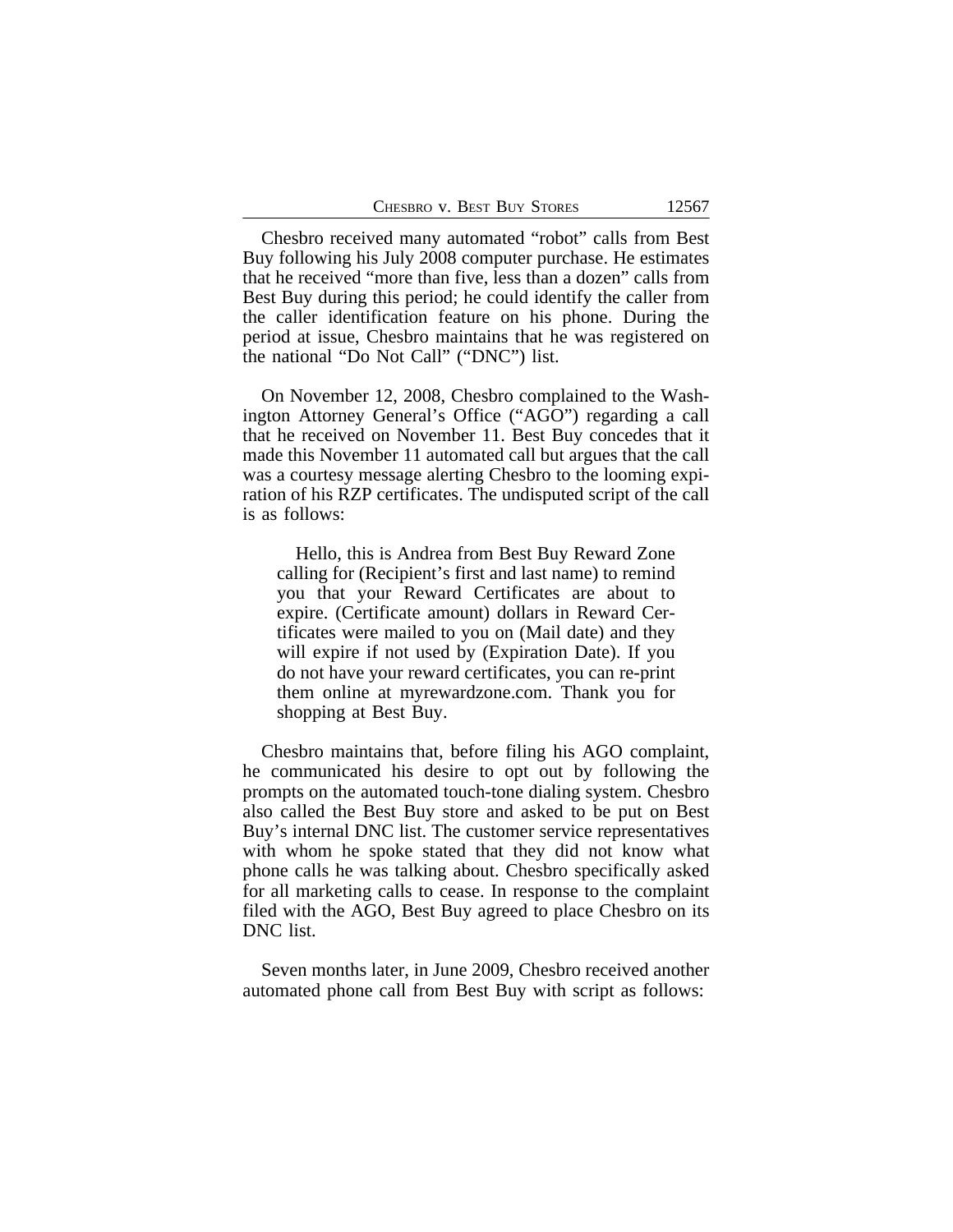This is a very important message regarding the Best Buy Reward Zone program. We're making some changes to increase the security of the program and be more environmentally friendly. Please listen to the entire message and then go to MyReward-Zone.com for details and to update your membership.

The following changes take effect October 31st, 2009:

- First, to help reduce paper use, reward certificates will only be available by logging onto MyRewardZone.com.
- Second, reward certificates will no longer be transferable.
- Lastly, for the following three conditions, points will be cashed out to the \$5 level and the remaining points will be forfeited:
	- You will need to provide an e-mail address at MyRewardZone.com. Members who haven't provided an e-mail address will no longer be eligible to participate in the program.
	- Reward Zone is becoming an annual program, which means that points no longer roll over from year-to-year.
	- You will need to make 1 purchase every 12 months to remain in the program[.]

For full details and to make sure you're ready for these changes, go to MyRewardZone.com.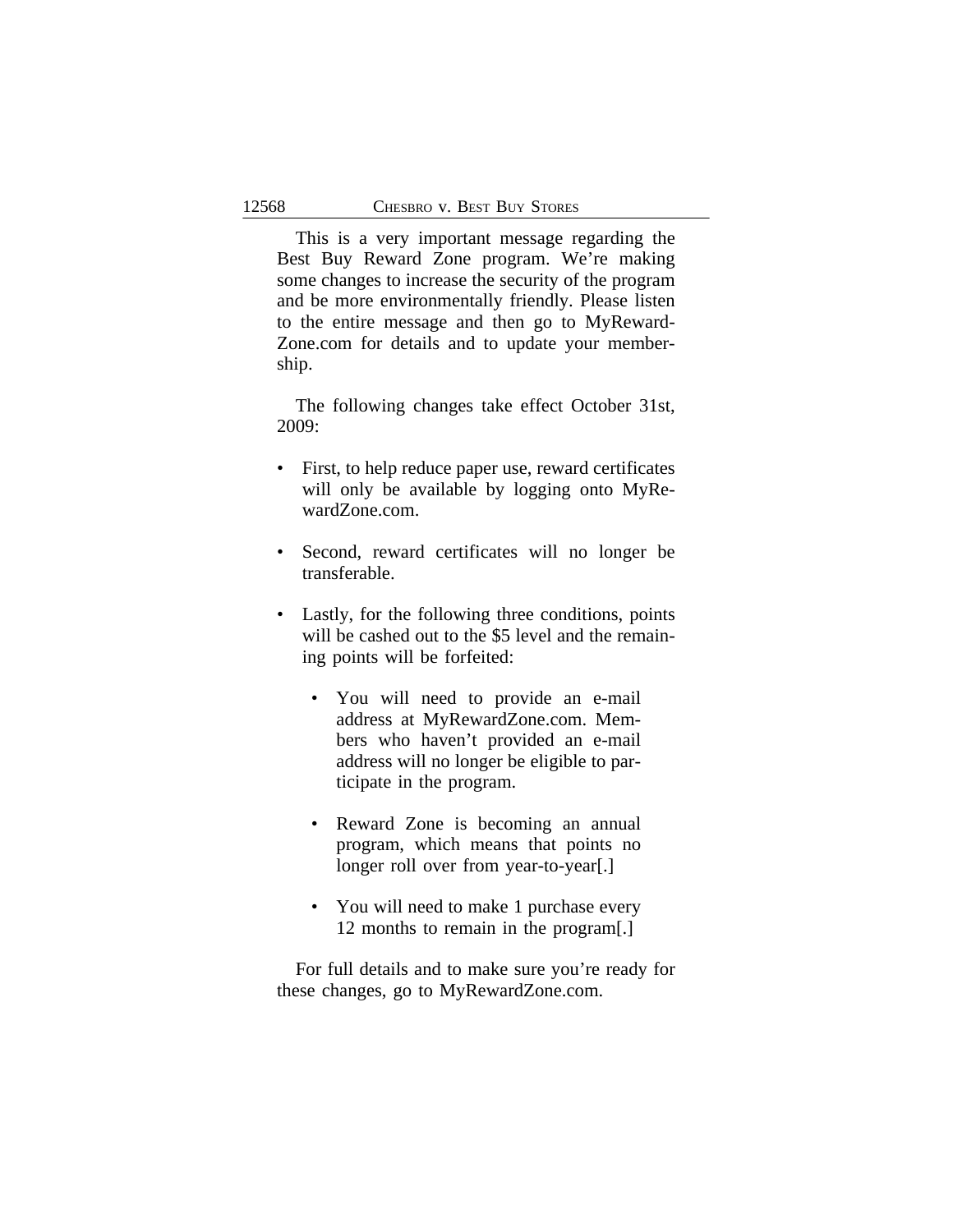If you would like to hear this message again, press 9.

Thank you for your time — and for being a valued Reward Zone program member.

Chesbro filed a class-action complaint in Washington state court alleging federal and state violations. Best Buy removed the case to federal court under the Class Action Fairness Act of 2005, 28 U.S.C. § 1453, asserting an amount in controversy exceeding \$5,000,000. Best Buy filed a motion for judgment on the pleadings under Federal Rule of Civil Procedure 12(c), which the court converted into a motion for summary judgment under Rule 12(d). The court denied Chesbro's motion for a continuance under Rule 56(d) and granted summary judgment in Best Buy's favor. This appeal followed.

We review a grant of summary judgment de novo. *See Lopez v. Smith*, 203 F.3d 1122, 1131 (9th Cir. 2000)(en banc). We determine "whether, viewing the evidence in the light most favorable to the nonmoving party, there are any genuine issues of material fact and whether the district court correctly applied the relevant substantive law." *Id.*

#### *TCPA Claims*

**[1]** The TCPA makes it unlawful "to initiate any telephone call to any residential telephone line using an artificial or prerecorded voice to deliver a message without the prior express consent of the called party, unless the call is initiated for emergency purposes or is exempted by rule or order by the Commission under paragraph (2)(B)." 47 U.S.C.  $\S 227(b)(1)(B)$ . The parties do not dispute that these were prerecorded calls to a residential telephone line.

Paragraph (2)(B) provides that the Federal Communications Commission ("FCC") may exempt non-commercial calls and "such . . . calls made for commercial purposes as . . . (I)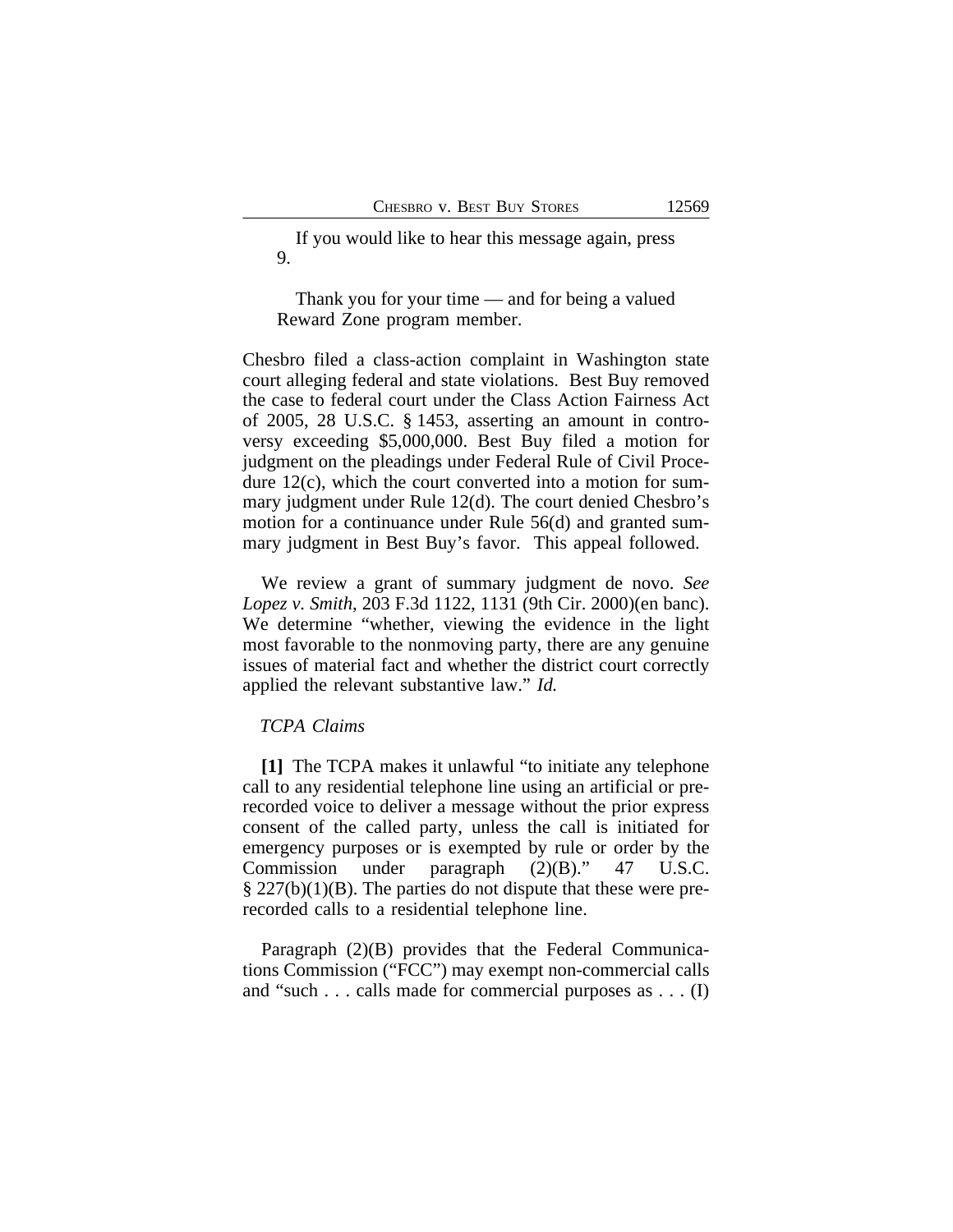will not adversely affect the privacy rights that this section is intended to protect; and (II) do not include the transmission of any unsolicited advertisement." 47 U.S.C. § 227(b)(2)(B)(ii). " '[U]nsolicited advertisement' means any material advertising the commercial availability or quality of any property, goods, or services which is transmitted to any person without that person's prior express invitation or permission . . . . " 47 U.S.C. § 227(a)(5).

**[2]** Pursuant to its delegated authority, the FCC has exempted from the general prohibition on automated commercial calls those that both "do[ ] not include or introduce an unsolicited advertisement or constitute a telephone solicitation[,]" 47 C.F.R. § 64.1200(a)(2)(iii) (2011) (amended 2012), and do not adversely affect the privacy rights of the called party, *see In re Rules and Regulations Implementing the Telephone Consumer Protection Act of 1991, Report and Order*, 18 FCC Rcd. 14014, 14095 ¶ 136, 2003 WL 21517853 (F.C.C. July 3, 2003) ("*2003 Report and Order*"). The FCC has determined that so-called "dual purpose" calls, those with both a customer service or informational component as well as a marketing component, are prohibited. *See 2003 Report and Order* at 14097-98 ¶¶ 140-142. The FCC explains:

The so-called "dual purpose" calls described in the record—calls from mortgage brokers to their clients notifying them of lower interest rates, calls from phone companies to customers regarding new calling plans, or calls from credit card companies offering overdraft protection to existing customers—would, in most instances, constitute "unsolicited advertisements," regardless of the customer service element to the call. The Commission explained in the *2002 Notice* that such messages may inquire about a customer's satisfaction with a product already purchased, but are motivated in part by the desire to ultimately sell additional goods or services. If the call is intended to offer property, goods, or services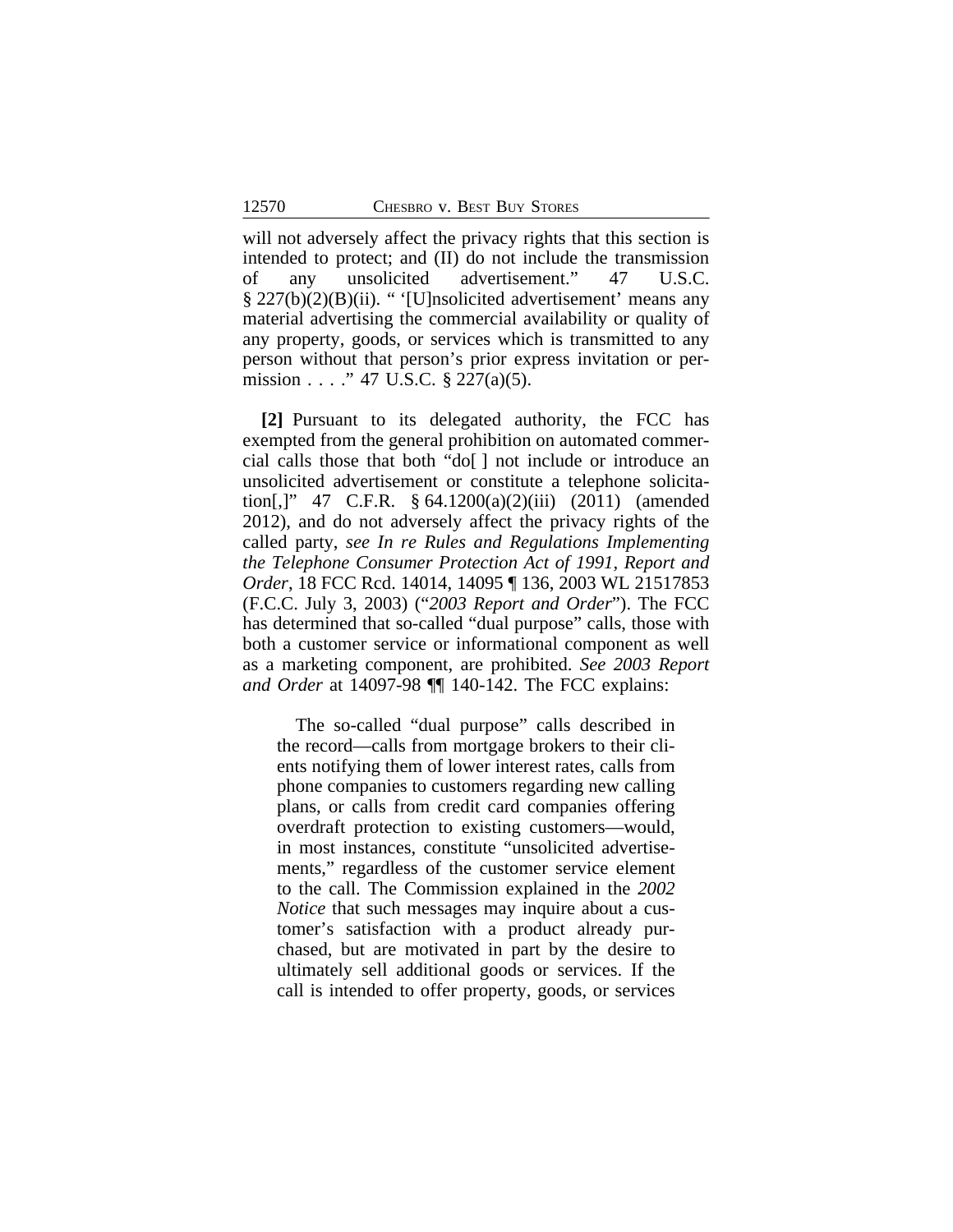for sale either during the call, or in the future (such as in response to a message that provides a toll-free number), that call is an advertisement.

#### *Id.*  $\llbracket$  142 (footnote omitted).

**[3]** Neither party argues that the interpretation set forth in the *2003 Report and Order* is unreasonable or otherwise not entitled to this court's deference. We agree that our deference is due. *See Satterfield v. Simon & Schuster, Inc*., 569 F.3d 946, 952-54 (9th Cir. 2009) (affording deference under *United States v. Mead Corp.*, 533 U.S. 218 (2001), and *Skidmore v. Swift & Co.*, 323 U.S. 134 (1944), to the FCC's interpretation, as set forth in its 2003 and 2004 Reports, of what constitutes a "call").

Finally, the regulations contain a DNC provision stating: "Persons or entities making calls for telemarketing purposes . . . must honor a residential subscriber's do-not-call request within a reasonable time  $\ldots$  . . . . . . 47 C.F.R. § 64.1200(d)(3) (2011) (amended 2012). "[T]elemarketing means the initiation of a telephone call or message for the purpose of encouraging the purchase or rental of, or investment in, property, goods, or services, which is transmitted to any person." 47 C.F.R. § 64.1200(f)(10) (2011) (amended 2012).

**[4]** "[A]pplication of the prerecorded message rule should turn, not on the caller's characterization of the call, but on the purpose of the message." *2003 Report and Order* at 14098 ¶ 141 (footnote omitted). We thus turn to the calls at issue to determine whether they demonstrate a prohibited advertising purpose.

Best Buy argues that its calls were purely informational courtesy calls to RZ members. It further maintains that, because the scripts did not explicitly reference any property, goods, or services within the meaning of 47 U.S.C.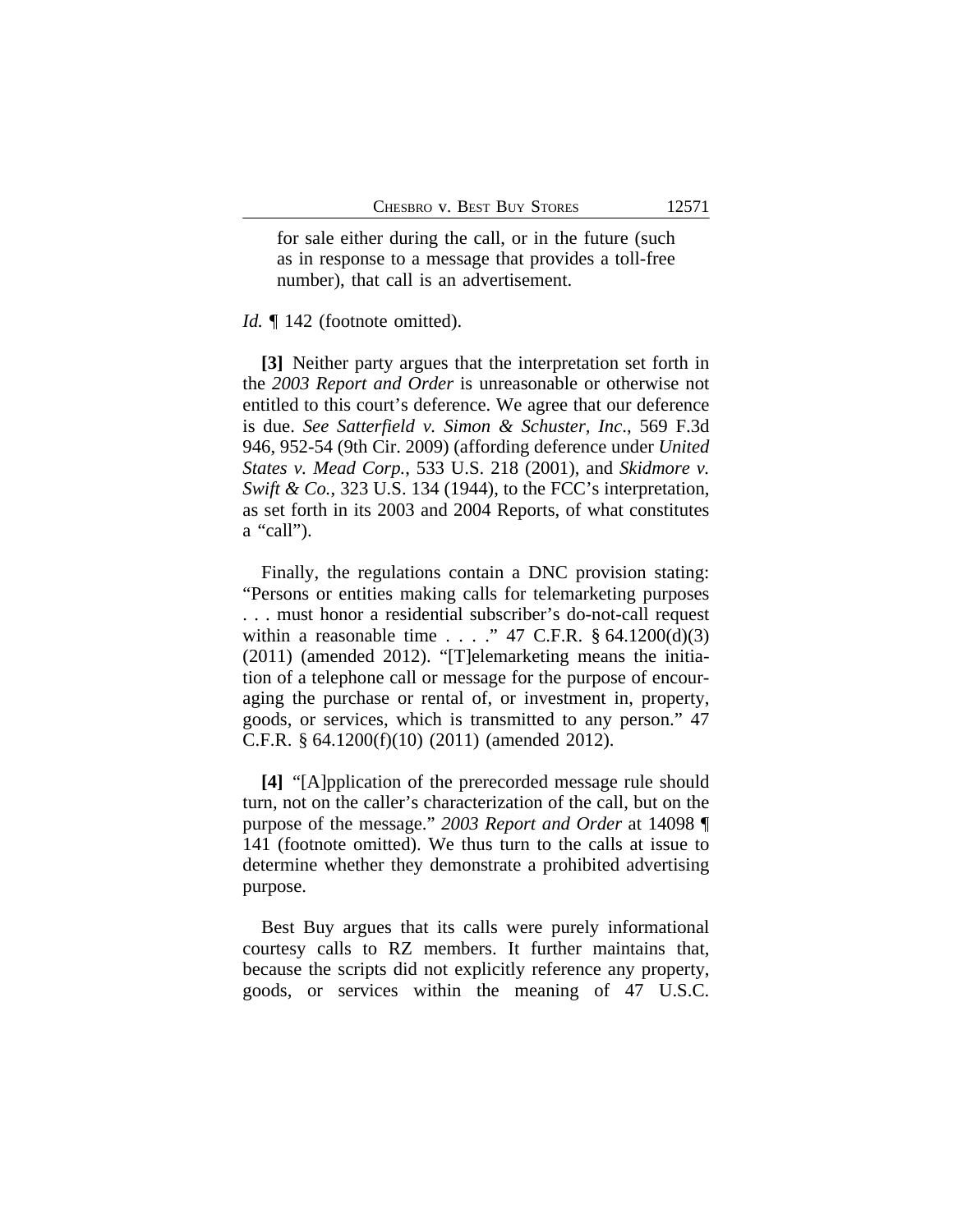$\S 227(a)(5)$ , the calls did not run afoul of the TCPA and its implementing regulations. We disagree.

**[5]** We approach the problem with a measure of common sense. The robot-calls urged the listener to "redeem" his Reward Zone points, directed him to a website where he could further engage with the RZP, and thanked him for "shopping at Best Buy." Redeeming Reward Zone points required going to a Best Buy store and making further purchases of Best Buy's goods. There was no other use for the Reward Zone points. Thus, the calls encouraged the listener to make future purchases at Best Buy. Neither the statute nor the regulations require an explicit mention of a good, product, or service where the implication is clear from the context. Any additional information provided in the calls does not inoculate them. *See 2003 Report and Order* ¶ 142.

**[6]** Any assertion that Chesbro either consented to receiving these communications or that the communications were not unsolicited is unpersuasive on this summary judgment record. Chesbro repeatedly and expressly asked not to be contacted. The calls violated the TCPA and its implementing regulations.

**[7]** Because the calls encouraged recipients to engage in future purchasing activity, they also constituted telemarketing under the DNC regulation. *See* 47 C.F.R. §§ 64.1200(d)(3),  $(f)(10)(2011)$ .

#### *Washington Claims*

**[8]** The WADAD similarly prohibits using an automatic dialing and announcing device "for purposes of commercial solicitation." Wash. Rev. Code § 80.36.400(2) (2012). "Commercial solicitation means the unsolicited initiation of a telephone conversation for the purpose of encouraging a person to purchase property, goods, or services." Wash. Rev. Code § 80.36.400(1)(b). A violation of the WADAD is automati